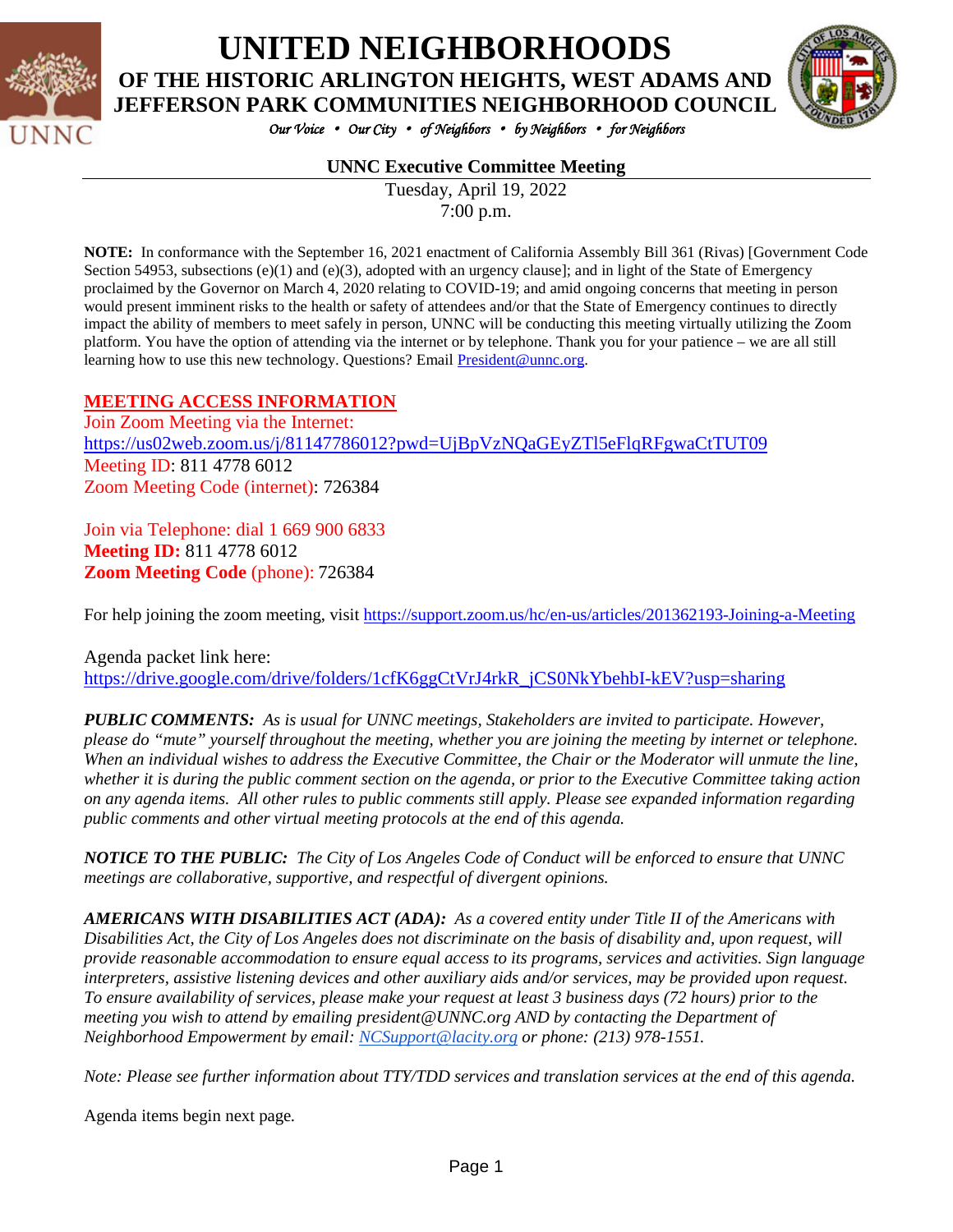

# **UNITED NEIGHBORHOODS**

**OF THE HISTORIC ARLINGTON HEIGHTS, WEST ADAMS AND JEFFERSON PARK COMMUNITIES NEIGHBORHOOD COUNCIL**



*Our Voice* • *Our City* • *of Neighbors* • *by Neighbors* • *for Neighbors* 

#### **AGENDA**

1). **Determination to continue to hold meetings virtually**: The Board of Neighborhood Commissioners (BONC) and the Department of Neighborhood Empowerment, with guidance from the Los Angeles City Attorney, have established that BONC has the authority to adopt AB 361 Findings Pursuant to Government Code Section 54953(E)(1)(b)-(c) on behalf of the City's neighborhood councils, and to determine that due to the Covid-19 state of emergency, meeting in person would present imminent risks to the health or safety of attendees. This meeting is being conducted virtually pursuant to that directive.

*AB 361 also defines more clearly how legislative bodies, including neighborhood councils, should prepare their agendas to provide for public access. Legislative bodies shall allow a reasonable amount of time per agenda item to allow public members the opportunity to provide public comment. If the agendas are "timed," then the legislative body shall not close the public comment period for the agenda item to provide public comment until that timed public comment period has elapsed.*

- 7:00 p.m. (2) Call to Order/Approval of Agenda Dolores Spears, UNNC Vice President
	- (3) General Public Comment/Announcements 1 min. per speaker
	- (4) Executive Committee Business:
		- A. **Funding Request:** UNNC Environmental Committee requests up to \$500 for an in-person home composting workshop, to be held before June 27, 2022. Potential expenditures include water for participants, tent rentals, materials, etc. **Request up to \$500.00. - DISCUSSION AND POSSIBLE ACTION**
		- B. **Funding Request**: UNNC Outreach Committee requests funding for a 1,000 to 2,000 postcards printing utilizing the new UNNC brand for postcards for inperson outreach and cards to be utilized at local businesses. **Request up to \$250.00.** – **DISCUSSION AND ACTION**
		- C. **Review 2022-2023 Scope of Work for Zumwinkle.com Contract**: Review updated contract proposal for new fiscal year for UNNC website maintenance activities, and related summary scope of work. Estimated at six hours average monthly, total annual amount not to exceed \$5,400.00. Make recommendation for Governing Board May 5 meeting. –**DISCUSSION AND ACTION**
		- D. **Funding Request / NPG for Upcoming Amazing Grace/SHARP event:**  UNNC has previously allocated up to \$1,000 to support the Amazing Grace Conservatory / SHARP (Sugar Hill Arts Revival Project) festival now scheduled for Saturday, July 16, 2022. Administrative adjustment to approve an NPG in the same amount and to be utilized by Amazing Grace for advance outreach and other planning efforts to support this event, such efforts to be completed during current fiscal year. **-DISCUSSION AND ACTION**
		- E. **Funding Request:** Request up to \$525 (including tax + shipping) to purchase approx. 50 Primacare Emergency Foil Mylar Thermal Blankets for distribution to the unhoused population within UNNC boundaries. Project to be completed in partnership with nonprofit organization. – **DISCUSSION AND POSSIBLE ACTION**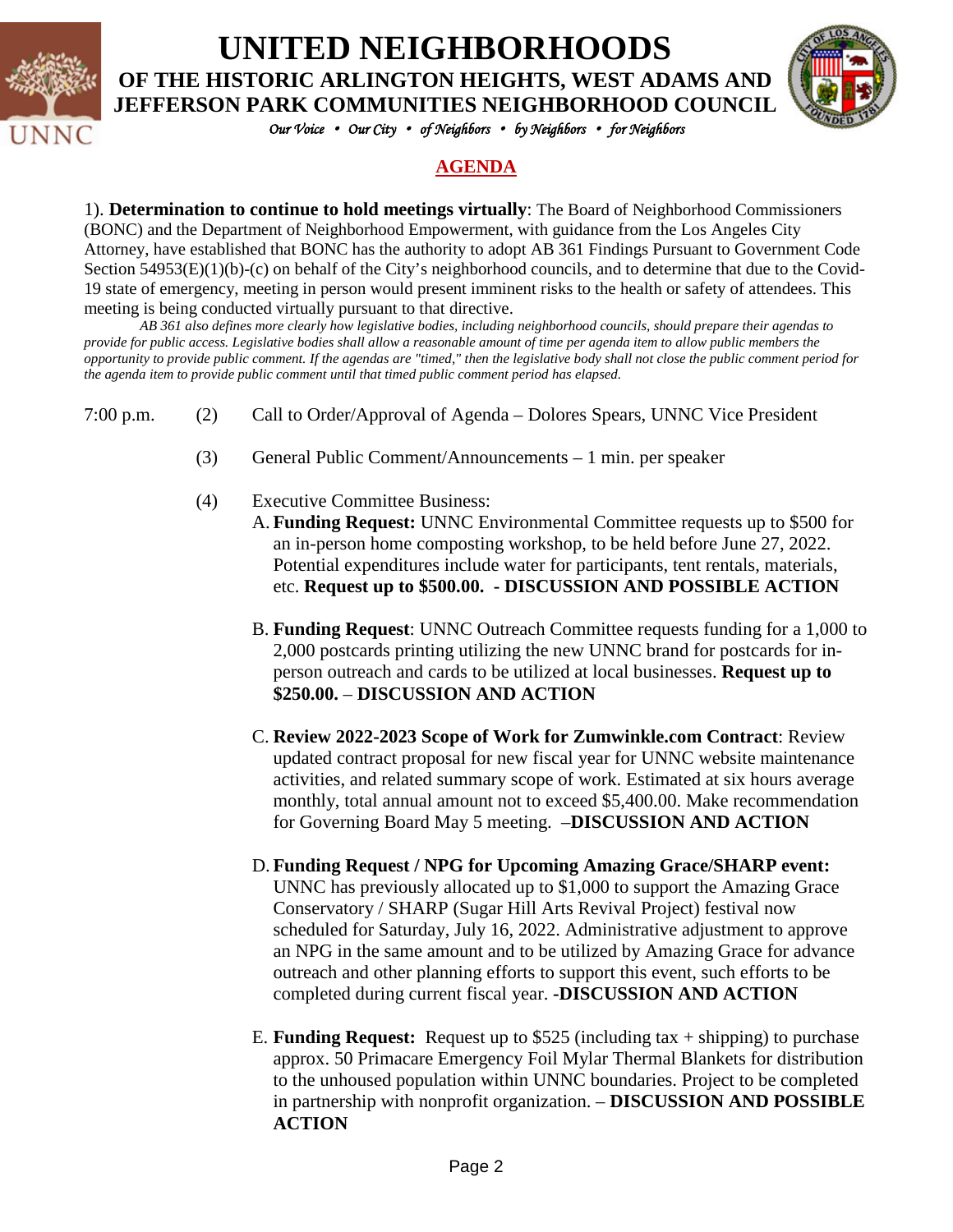

## **UNITED NEIGHBORHOODS OF THE HISTORIC ARLINGTON HEIGHTS, WEST ADAMS AND JEFFERSON PARK COMMUNITIES NEIGHBORHOOD COUNCIL**



*Our Voice* • *Our City* • *of Neighbors* • *by Neighbors* • *for Neighbors* 

#### F. **Treasurer's Financial Updates**:

 1). Unspent/unallocated balance remaining of UNNC's 2021-2022 budget (current year). Possible needed budget category reallocation(s).

 2). Discussion of FY 2022-2023 Budget (next fiscal year); complete budget to be reviewed at May Executive Committee meeting and approved at June Governing Board meeting.

#### – **DISCUSSION AND POSSIBLE ACTION**

#### G. **UNNC Policy & Procedures for Social Media Account:** Theresa Maysonet. **- --DISCUSSION AND POSSIBLE ACTION**

H.**Board Member Attendance & Training Update.** Dolores Spears**. -- DISCUSSION**

 1). Review attendance record with At-Large Representative/Board member Carlos Kerrick. – **DISCUSSION AND POSSIBLE ACTION**

- I. **Project Updates:** Washington Boulevard Tree Project/KYCC and Jefferson Boulevard Greenbelt Project/Conservation Corp. **- DISCUSSION**
- J. **Upcoming Governing Board Meeting Agenda Items. --DISCUSSION AND POSSIBLE ACTION**
- K. **Review/Approve Proposed Correspondence regarding Thrift Shop at 1817 W. Jefferson:** Review draft UNNC letter to support neighbors, CD10 and the City Attorney in their efforts to rid the community of this nuisance. **– DISCUSSION AND ACTION**
- (5) **Committee Reports – DISCUSSION AND POSSIBLE ACTION: -- President's Report -- Ad Hoc 20th Anniversary Committee Report**
- (6) **Secretary's Report: -- Approve Minutes from March 15, 2022 Executive Committee -- Approve Minutes from special Executive Committee meeting, March 29, 2022**
- (7) **Follow-up to Previous Agenda Items**/**Old Business**. – DISCUSSION AND POSSIBLE ACTION.
- (8) **Adjourn**

*Time allocations for agenda items are approximate and may be shortened or lengthened at the discretion of the Chairperson.*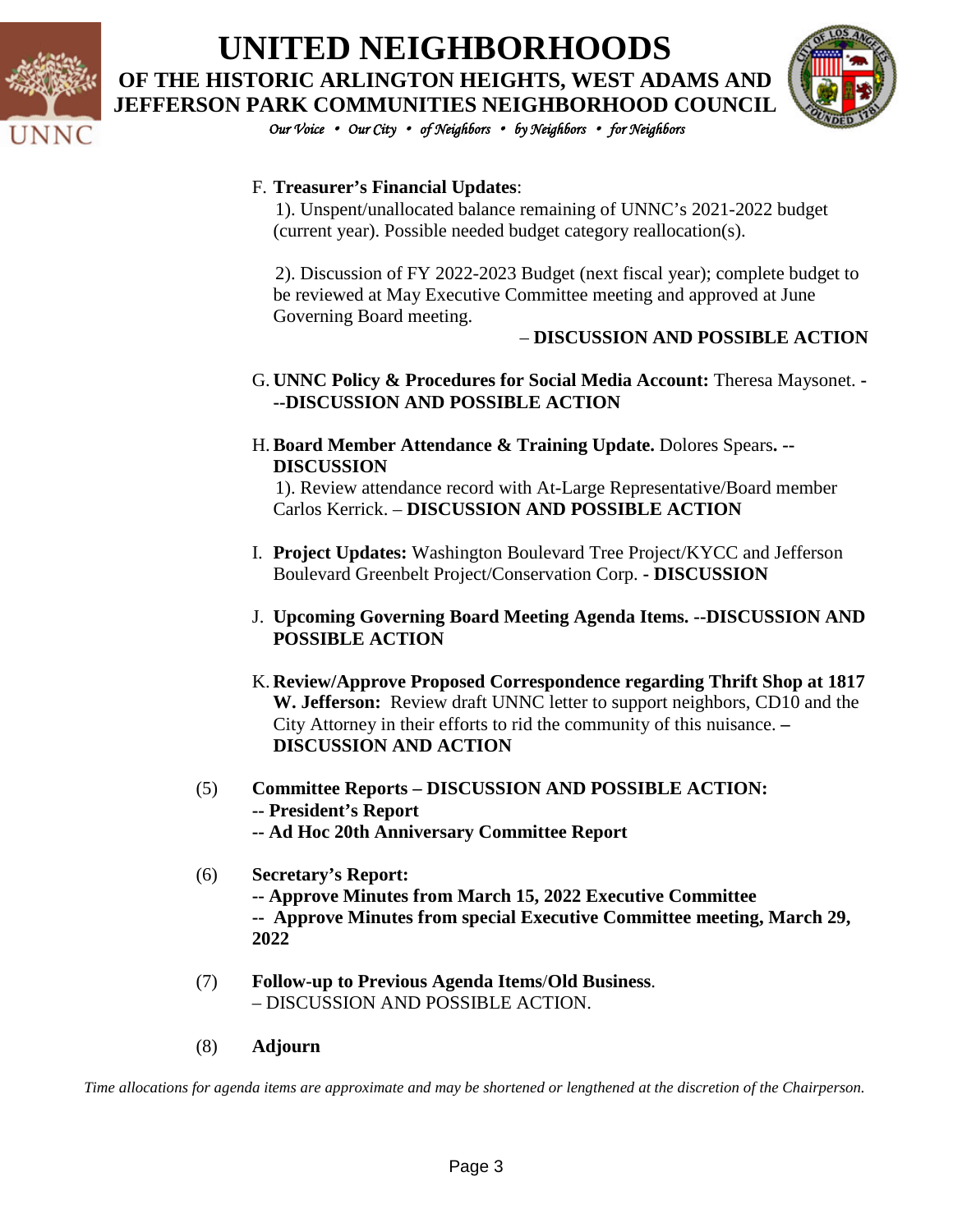

### *Our Voice* • *Our City* • *of Neighbors* • *by Neighbors* • *for Neighbors*  **UNITED NEIGHBORHOODS OF THE HISTORIC ARLINGTON HEIGHTS, WEST ADAMS AND JEFFERSON PARK COMMUNITIES NEIGHBORHOOD COUNCIL**



**Future Meetings**: The next scheduled UNNC Executive Committee meeting is **Tues., May 17**, **2022**, at 7 p.m., subject to cancellation if no agenda items. *(Standing Executive Committee meetings are held on the 3rd Tuesday of the month, currently via Zoom.)*

**Further AB 361 Updates**: Public comment cannot be required to be submitted in advance of the meeting, only real-time public comment is required. If there are any broadcasting interruptions that prevent the public from observing or hearing the meeting, the meeting must be recessed or adjourned. If members of the public are unable to provide public comment or be heard due to issues within the Neighborhood Council's control, the meeting must be recessed or adjourned.

Comments from the public on agenda items will be heard only when the respective item is being considered. Comments from the public on other matters not appearing on the agenda that are within the Board's jurisdiction will be heard during the General Public Comment period. Please note that under the Brown Act, the Board is prevented from acting on a matter that you bring to its attention during the General Public Comment period; however, the issue raised by a member of the public may become the subject of a future Board meeting. Public comment is limited to 1 minute per speaker, unless waived by the presiding officer of the Board.

The agendas for the UNNC meetings are normally posted for public review at some locations that are currently closed due to the COVID-19 crisis. However, this agenda is posted at the following location: South Seas House, 2301 West  $24<sup>th</sup>$  Street, Los Angeles 90018. The agenda is also posted as usual at the UNNC's official website at [www.UNNC.org.](http://www.unnc.org/)where you can also sign up to be notified of future meetings and events. Stakeholders may also subscribe to the City of Los Angeles Early Notification System (ENS), through the City's website at [https://www.lacity.org/government/subscribe-agendasnotifications/subscribe-other-meetings-agendas-and](https://www.lacity.org/government/subscribe-agendasnotifications/subscribe-other-meetings-agendas-and-documents)[documents,](https://www.lacity.org/government/subscribe-agendasnotifications/subscribe-other-meetings-agendas-and-documents) to receive notices for UNNC meetings (and other government entities). For more information, you may also contact the President of UNNC, at **president@UNNC.org** or at 323-731-8686.

#### **Telecommunication Relay Services**

Telephone communication is one of the most important forms of communication in society today. Due to advancements in technology, telephone devices have evolved with new services and capabilities. Individuals who are deaf and hard of hearing, and individuals with a speech disability are following these trends and are rapidly migrating to more advanced telecommunications methods, both for peer-to-peer and third-party telecommunications relay service (TRS) communications.

Telecommunications Relay Service is a telephone service that allows persons with hearing or speech disabilities to place and receive telephone calls. TRS is available in all 50 states, the District of Columbia, Puerto Rico and the U.S. territories for local and/or long distance calls. TRS providers - generally telephone companies - are compensated for the costs of providing TRS from either a state or a federal fund. There is no cost to the TRS user. What forms of TRS are available? There are several forms of TRS, depending on the particular needs of the user and the equipment available: TRS includes: Text to Voice TIY-Based TRS; Speech-to-Speech Relay Service; Shared Non-English Language Relay Service; Captioned Telephone Relay Service; Internet Protocol Relay Service; and Video Relay Service.

Please visit this site for detail descriptions: <https://www.fcc.gov/consumers/guides/telecommunications-relay-service-trs>

Don't hang up! Some people hang up on TRS calls because they think the CA is a telemarketer. If you hear, "Hello. This is the relay service ... " when you pick up the phone, please don't hang up! You are about to talk, through a TRS provider, to a person who is deaf, hard-of-hearing, or has a speech disability.